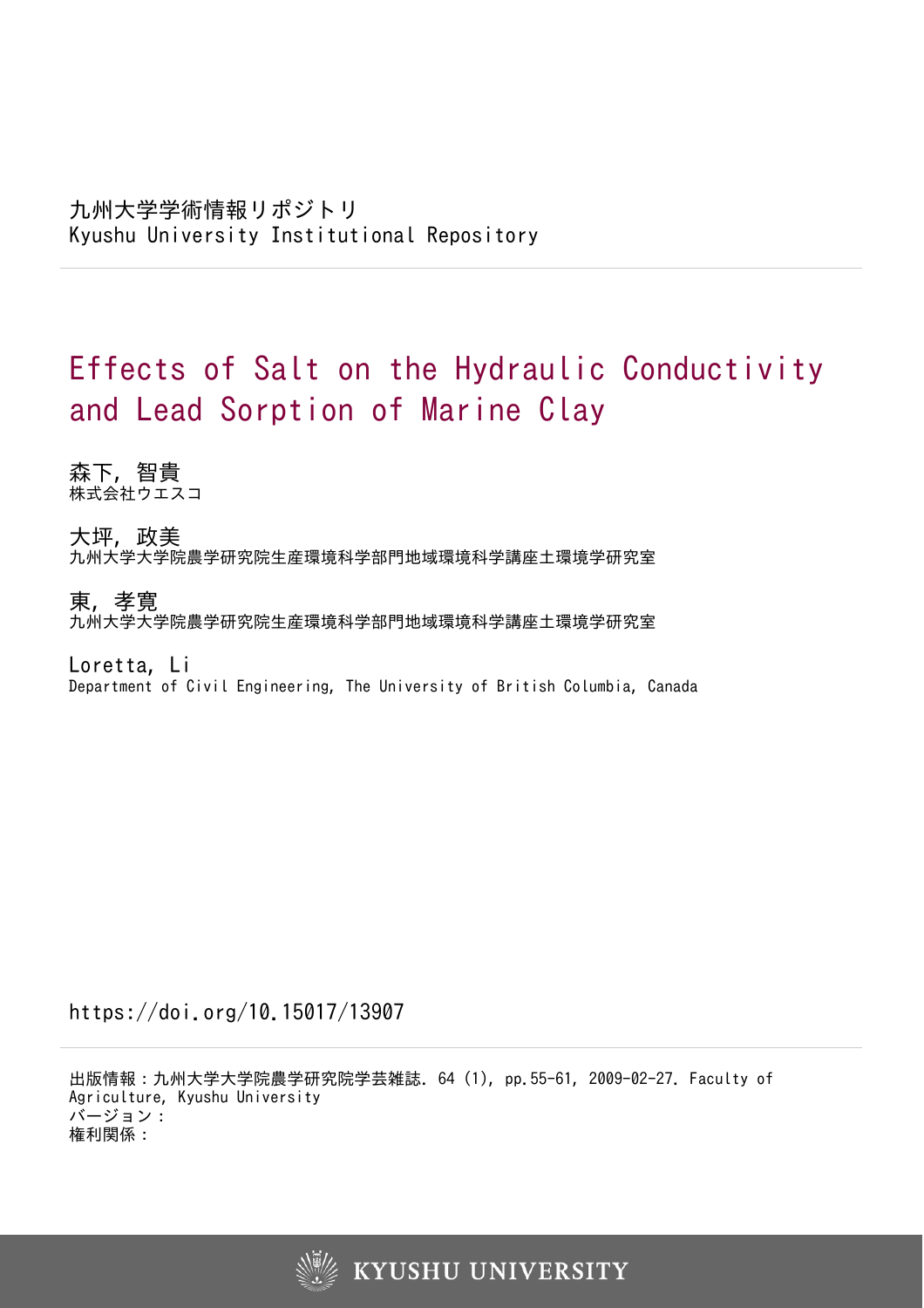## 海成粘土の诱水係数および鉛の吸着特性に及ぼす塩類の影響

# 森下智貴<sup>1</sup>・大坪政美\*<br>東 孝寛<sup>2</sup>・Loretta Li<sup>3</sup>

九州大学大学院農学研究院生産環境科学部門地域環境科学講座土環境学研究室 (2008年11月21日受付, 2008年12月5日受理)

Effects of Salt on the Hydraulic Conductivity and Lead Sorption of Marine Clay

Tomotaka MORISHITA<sup>1</sup>, Masami OHTSUBO<sup>\*</sup>,<br>Takahiro HIGASHI<sup>2</sup> and Loretta  $\text{Li}^3$ 

Laboratory of Environmental Soil Engineering, Division of Regional Environment Science, Department of Bioproduction Environmental Sciences, Faculty of Agriculture, Kyushu University, Fukuoka 812-8581, Japan

#### 緒 言

現在、日本では日々排出されるゴミのおよそ7割は 焼却処分され、焼却灰は管理型処分場へ送られている。 投棄された焼却灰はさまざまな化学物質を含み、水な どと反応して重金属、塩類、有機化学物質などの有害 物質が溶出することが報告されている (大迫ら、2001; 大坪ら, 2003; Abbas, Z. et al., 2003).

現在、地下水汚染や立地などの観点から陸上におけ る廃棄物処分場の建設は困難となってきている。 した がって、今後、一度に大容量が確保でき、廃棄物排出 地の近くに建設できる廃棄物海面処分場 (図1)の需 要が高まることが予想される. 海面廃棄物処分場が建 設される都市部沿岸には厚い粘土層が広く堆積してい る、粘土層は、その低诱水性および有害物質の保持能 力により、投棄された焼却灰から浸出する有害物質の 拡散を防ぐ役割を担っている。海面処分場の技術マニュ アル (港湾空港高度化センター、2000) では、流出に 要する時間が透水係数 $10^{-7} \text{m/s}$ 以下で,5mの層厚 を有する地盤と同等あるいはそれ以上の遮水性能をも つ粘土層を遮水層としている.

また、海面処分場の特徴として、地下水位が高く標 高差もないため、処分場の一角で表面水である余水を 浄化処理しても、有害物質を浄化するシステムは成り 立っていない (渡部ら、2003). したがって、溶出す る有害物質をいかに周囲の環境に漏らさないかという



ト株式会社ウエスコ

<sup>&</sup>lt;sup>2</sup>九州大学大学院農学研究院生産環境科学部門地域環境科学講座土環境学研究室

<sup>&</sup>lt;sup>3</sup>Department of Civil Engineering, The University of British Columbia, Canada

<sup>&</sup>lt;sup>1</sup>Uesuko Co. Ltd.

<sup>&</sup>lt;sup>2</sup>Laboratory of Environmental Soil Engineering, Division of Regional Environment Science, Department of Bioproduction Environmental Sciences, Faculty of Agriculture, Kyushu University

<sup>\*</sup>Corresponding author (E-mail: ohtsubo@bpes.kyushu-u.ac.jp)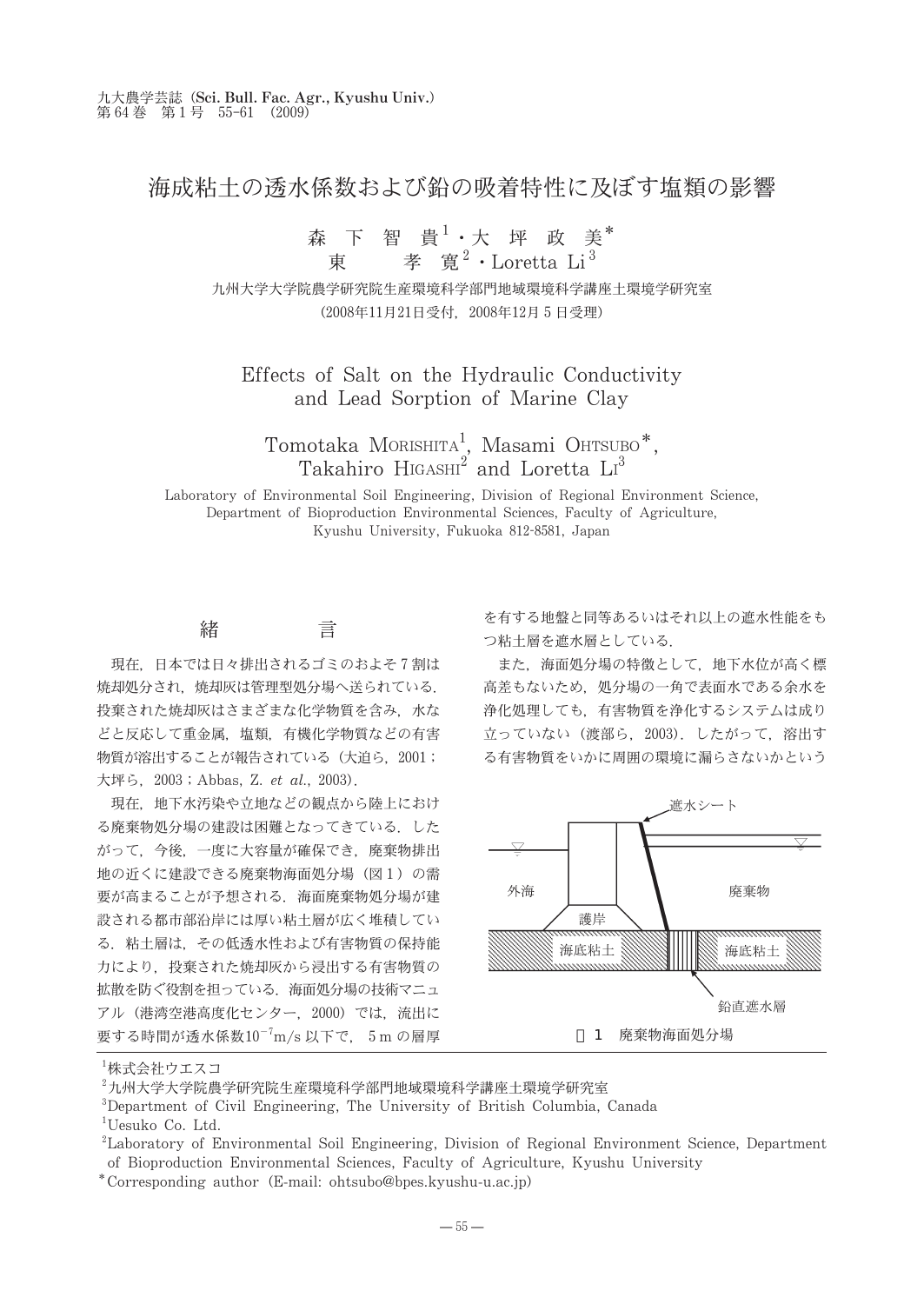ことが課題となる

鉛などの重金属は、物理吸着や化学吸着により地盤 中に保持されるが、化学的な環境変化により移動しや すくなる場合がある (Kookana and Naidu, 1998; Yong and Galvez-Coutier, 1993). したがって、海 面処分場における海底粘土の役割を評価するためには、 周辺の環境を考慮して粘土への吸着力およびその形態 を調べ、把握することが重要である。また、浸出液が 多量の塩類を含む場合は、粘土粒子の拡散二重層が薄 くなり、海成粘土の透水係数が増加するため (Jo et al, 2001). 塩類を含む溶液での透水係数の変化を評 価しなければならない.

本研究では、カラムに詰めた海成粘土に100mg/L の鉛を含む純水、人工海水、焼却灰浸出液を通水させ、 粘土の透水係数と浸出してくる鉛の濃度を測定し、溶 液中に含まれる塩類が、海成粘土の透水性および鉛の 吸着能力に及ぼす影響を調べた。また、カラム通水試 験終了後の粘土について、鉛の吸着形態を選択的連続 抽出法により調べ、鉛が海成粘土に吸着する形態を分 析することにより、鉛が粘土に保持される際のメカニ ズムについて考察した

### 試料と実験方法

 $1<sub>1</sub>$ 

(1) 試料

本研究に用いた試料は、佐賀県杵島郡白石町の有明 干拓地区内の水路で採土した練返し粘土である。試料 の性質を表1に示す. 粘土含有率はおよそ70%であり, 主な粘土鉱物は、都市部沿岸の海底粘土に多くみられ る低膨潤性のスメクタイトである (Ohtsubo et al., 1995). 間隙水中の塩分濃度は9.6g/L であり、海水の

1 試料の性質

| 含水比 (%)<br>液性限界 (%)<br>塑性限界 (%)<br>粒度組成(%)<br>粘土 $(<5 \mu m)$<br>シルト (5-75 <i>u</i> m)<br>砂 $($ >75 $\mu$ m $)$ | 130.0<br>133.2<br>46.6<br>70.0<br>29.8<br>0.2 | 主要粘土鉱物 (%)<br>スメクタイト<br>イライト<br>カオリナイト<br>クロライト | 48<br>26<br>11<br>10  |
|-----------------------------------------------------------------------------------------------------------------|-----------------------------------------------|-------------------------------------------------|-----------------------|
| pH<br>有機物含有量 (%)<br>陽イオン交換容量<br>$(cml_c/kg)$                                                                    | 4.8<br>3.2<br>38.5                            | 間隙水の陽イオン<br>(mmol/L)<br>Nа<br>K<br>Cа<br>Mg     | 634<br>15<br>39<br>74 |

塩分濃度20.3g/L より低かった. また. 海成粘土に元 来含まれる鉛は30mg/kg であり、試料のバックグラ ウンド値とみなす.

(2) カラム試験に用いた溶液

実験に用いた溶液の pH は、硝酸により3.0と6.0に 調整した純水 (脱イオン水) と人工海水 (以下海水 と略す). および焼却灰浸出液であり、それぞれ100 mg/L になるように鉛を加えた、焼却灰浸出液は、A 市のゴミ処理施設から実際に採取した焼却灰700gに 純水8Lを通水し、浸出したものである. 実験に用い た溶液の陽イオン濃度組成を表2に示す.

2 通水溶液の陽イオン組成

| 溶液   | Nа    | K    | Cа   | Μg   |  |
|------|-------|------|------|------|--|
|      | (g/L) |      |      |      |  |
| 海水   | 14.60 | 0.59 | 2.00 | 3.12 |  |
| 焼却灰液 | 5.00  | 5.50 | 1.20 | 0.18 |  |

 $2<sub>1</sub>$ 

#### (1) カラム試験

カラム試験方法を図2に示す. 供試体は、直径6 cm, 高さ10cm のアクリル製カラムに、空気が入らな いように粘土を詰めた. 供試体は、溶液のイオン組成. pH. 通水体積のパターンにより全部で18個作成した. 間隙比は3.40, 乾燥密度は0.60g/cm3 である. 動水勾 配が50となるように上部から49kPaの圧力をかけて、 100mg/Lの鉛を含んだ3種類の溶液をそれぞれ 1, 3, 5 間隙体積 (pore volume;以下 pv と略) を通水し



2 実験概要図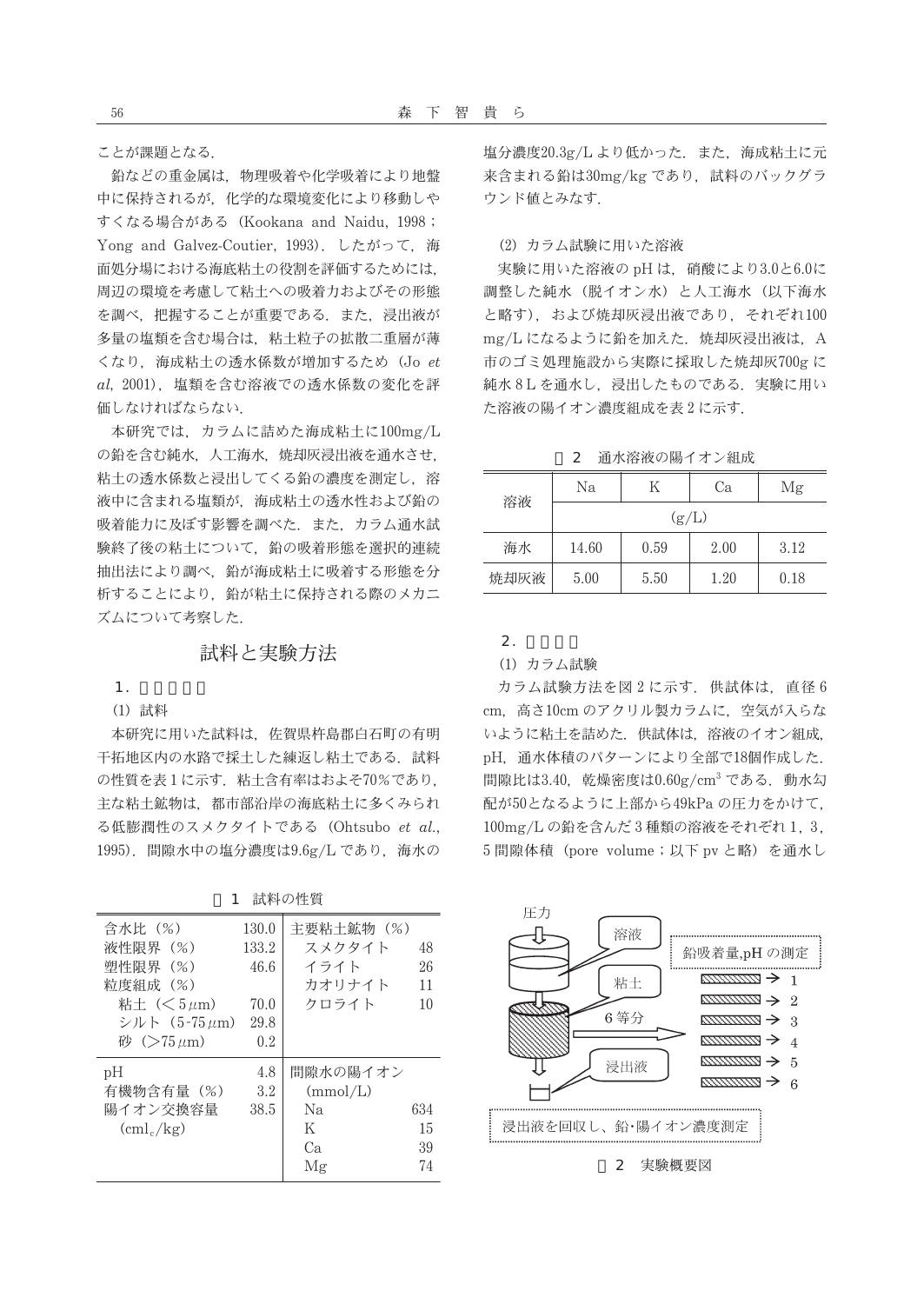$(1)$ 

た. カラム中の土について、流体 (水) が占める間隙 の体積を Vo. 単位時間の流量を Q とすると、t とい う時間内に浸出する水量は Q,, 体積 Vo の数は p=  $Qt/V_0$ で表され、このpは間隙体積と呼ばれる. 5 pv 流した試料においては下部から浸出する溶液を採取し、 塩濃度と鉛濃度を測定した。同時に浸出水量の時間的 変化から透水係数を算定した。鉛の濃度測定には原子 吸光分光光度計を、塩濃度測定にはイオンクロマトグ ラフィーを用いた. 透水係数は(1)式により算出し. 温度補正には(2)式を用いた.

 $k = q/Ai$ 

 $k$ : 透水係数 (cm/s)

 $q:$ 単位時間あたりの通水量 (cm<sup>3</sup>/s)

 $k_{20} = k_T \cdot \frac{\eta_T}{\eta_{20}}$  $(2)$ 

 $k_T$ ,  $k_{20}$ : 水温が T°C, 20°Cにおける水の透水係数 (cm/s)  $\eta_{\tau}$ ,  $\eta_{\infty}$ : 水温が T°C, 20°Cにおける水の粘性係数 (Pa·s)

通水後のカラムを6分割し、それぞれの層について 交換性陽イオンを測定、鉛の吸着形態を調べるために 選択的連続抽出を行った (図2).

#### (2) 選択的連続抽出

(Selective Sequential Extraction; SSE) SSE は1, 3, 5 pv 通水後の試料について行った. SSE は連続的に行う抽出試験であり、その方法は、 Tessier (1979). Li and Li (2000) の報告にしたがっ た. 行程を以下に示す.

間隙水:通水終了後二日以内の湿潤な粘土試料(乾 土質量で1gに相当)を50mL 遠沈管に採取し、間隙 水中の鉛を除くため、8mLの純水を加え15分間振と うした. 遠心分離後、上澄液を捨てた.

交換性 (Exchangeable):硝酸で pH 7に調整した 1 M 硝酸カリウム (KNO3) を8 mL 加え、1時間振 とうした. 遠心分離後、上澄液の鉛濃度を測定した.

炭酸塩 (Carbonates) との結合:酢酸 (HOAc) でpH 5に調整した1M酢酸ナトリウム (NaOAc) を8mL加えて5時間振とうした. 遠心分離後, 上澄 液の鉛濃度を測定した.

金属酸化物 (Hydroxides) との結合: 25%酢酸で 0.04M 塩酸ヒドロキルアミン (NH2OH · HCl) とし た溶液を20mL加えて96±3℃で6時間湯煎した(湯 煎中は時々攪拌した). その後、遠沈管を室温まで冷 やし、遠心分離後、上澄液の鉛濃度を測定した.

有機物 (Organics) との結合: 3 mL の0.02M 硝

酸 (HNO3) と、硝酸で pH 2 に調整した 5 mL の30 %過酸化水素水 (H<sub>2</sub>O<sub>2</sub>) を加え85±2℃で2時間湯 煎する. その後、pH 2の30%過酸化水素水を3mL 加え、さらに3時間湯煎する. 遠沈管を室温まで冷や した後、20%酢酸で3.2M酢酸ナトリウムとした溶液 を5mL加え、全体で20mLになるように純水を加え た. 30分振とう後に遠心分離し、上澄液の鉛濃度を測 定した.

その他 (Residue) との結合:主にケイ酸塩鉱物の 結晶内に存在すると考えられており、硝酸を8mL加 え24時間振とうした後、遠心分離し、上澄液の鉛濃度 を測定した.

また、各行程終了毎に、間隙中の鉛を取り除くため 30分8mLの純水で洗浄した.

行程が進むにつれて、反応は激しくなる。すなわち、 粘土と鉛の結合力は行程が進むにつれて強くなる.

#### 結果と考察

 $1.$ 

溶液の通水が終了した供試体は、透水力が作用した ため浸透圧密を生じ、6~10mm収縮した. 浸透圧 密は、通水開始後1pv 以下の通水で終了した. 図3 に通水後の各層における間隙比の分布を示す。深さの 番号は、表面から深さ 5, 15, 25, 35, 45, 55cm を 意味している。各層の間隙比は下層になるほど低くなっ た.

 $2.$ pH

通水後の各層の間隙水 pH を図 4 に示す. 純水, 海 水の1,3pv 通水試料では pH=5以上であったが, 5 pv 通水試料では pH=5以下であった. これは、多 量の溶液が粘土と接することで酸素がより多く供給さ れ、粘土に含まれるパイライト (FeS2) が酸化した ことに起因する (大坪, 1993). 焼却灰浸出液におい てpH=4.5以下の比較的低い値をとったのは、溶液中 に含まれる酢酸ナトリウムなどの影響により粘土中の 炭酸塩が溶解され、間隙水中の炭酸イオンが増加した ためである.

 $\mathcal{R}$ 

図5に溶液の浸出に伴う透水係数の変化を示す. 純 水の透水係数は、pH 6 では通水により直線的に低下 した. 純水の通水に伴う塩類濃度の低下により (図6), 透水係数の著しい低下を予想したが、その減少量はわ ずかであった. これは、全陽イオン量に対する2価の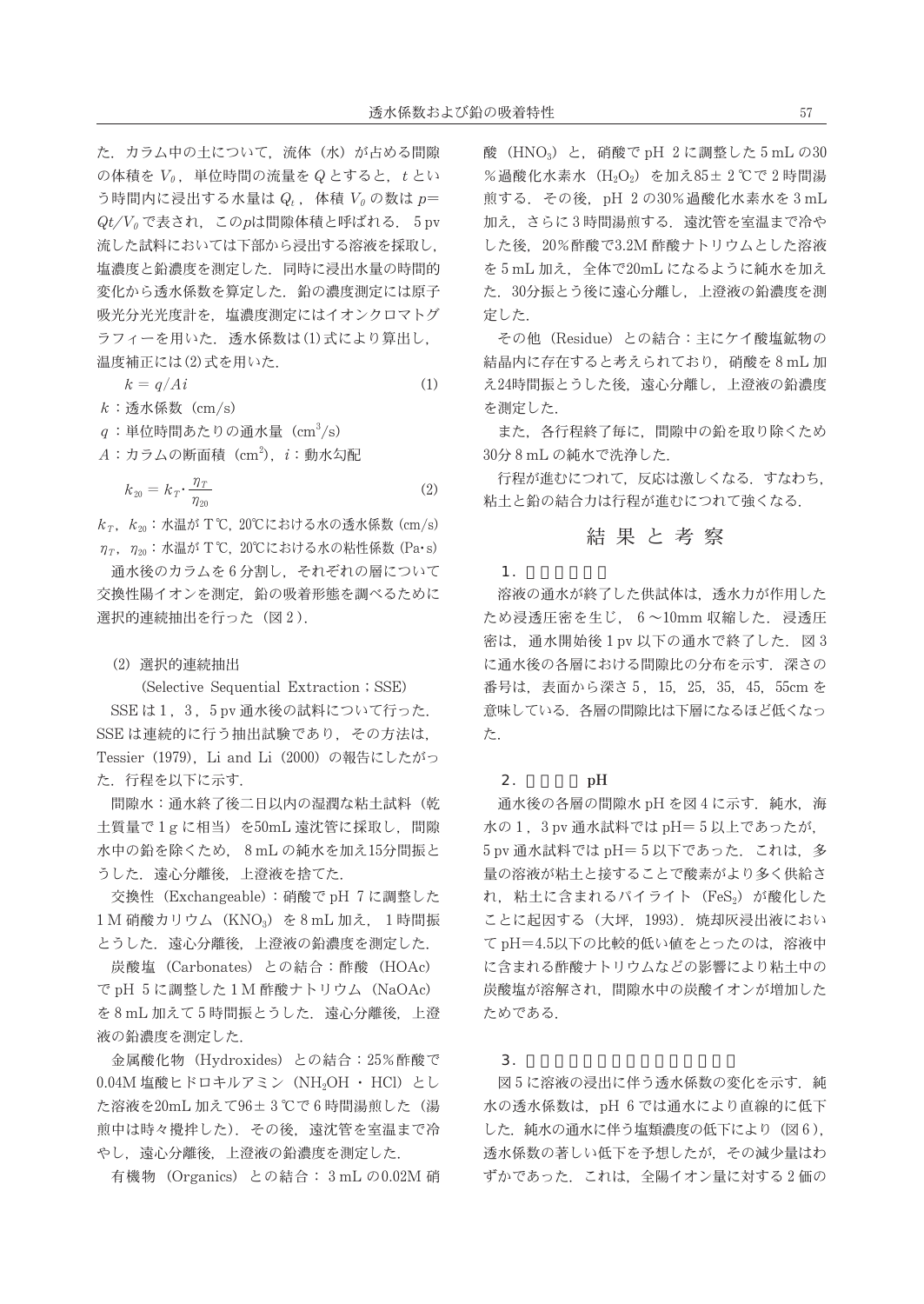



通水試験終了後の供試体の pH 分布  $\Delta$ 

陽イオン量の割合が0.4~0.5と高いため (図6), 拡 散二重層の拡大が抑制され、透水係数の急激な低下が 抑えられた結果である. pH 3 での透水係数は、ある 幅で不規則な変化を示し、明らかな低下は見られなかっ  $\uparrow$ .

海水および焼却灰溶液での透水係数は明らかに増加 し、その程度は海水の pH 3 で著しかった. 透水係数 の増加は、間隙水中の塩類濃度が高くなって粘土粒子 の拡散二重層が収縮し、その結果、実質上の通水面積 が大きくなるためである. とりわけ, pH 3の海水で 透水係数は大きく増加したのは、浸透液中の高い塩濃 度に加え、低い pH により粘土から溶出した Al3+ が, 拡散二重層の収縮の程度を高めたためと推測できる.



各種溶液の浸透に伴う透水係数の変化 5



 $4.$ 

図7に浸出水中の鉛の濃度変化を示す. 純水では鉛 はほとんど浸出しなかった. 海水では pH 3の溶液で 0.5pv 付近から徐々に鉛が浸出し始め、およそ1pv で 100mg/L の鉛が検出された. その後も浸出濃度は増 加し、1pv 以後鉛の溶出量はおよそ120mg/L で一定 となった. 初期濃度 (100mg/L) よりも高い濃度の 鉛が検出されたのは自然粘土に含まれていた鉛が低い pH や高い塩類濃度の影響で溶脱したためである. pH 6の海水では、2 pv で100mg/L の鉛が検出された. 海水試料が著しく低い鉛保持特性を示すのは、塩類を 含む溶液が粘土に浸透していく過程で粘土粒子が凝集 し、カラム内で選択的な流れが生じるため、鉛と粘土 の接触する面積が減ることによる。海水より塩類濃度 の低い焼却灰浸出液では、鉛は徐々に浸出してくる.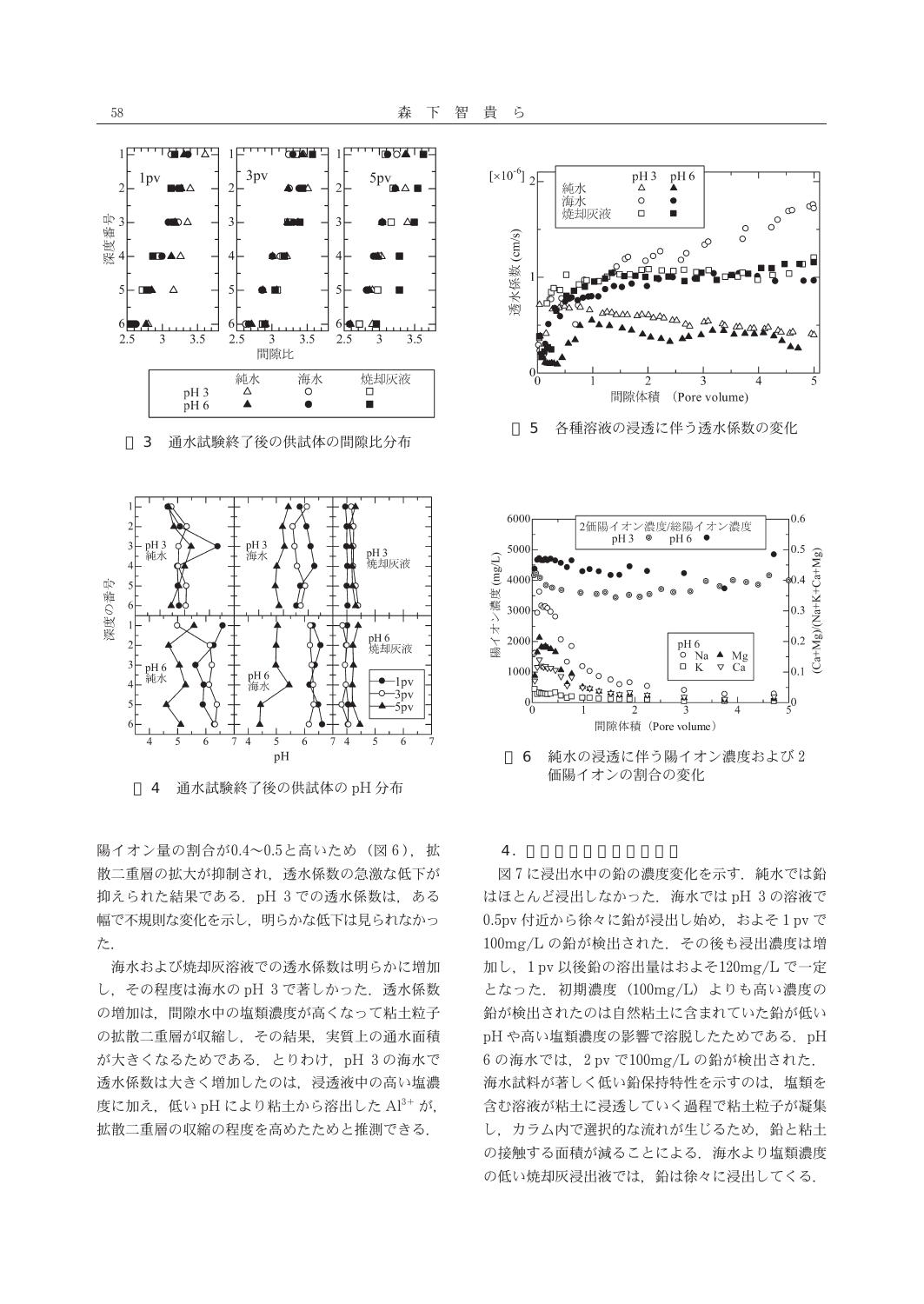

焼却灰試料の透水係数は海水と同様に高い値を示すに も関わらず (図5), 5pv で鉛は30mg/L しか浸出し なかった、このことから通水による鉛保持機能を抑制 するのは、粘土粒子に吸着された交換性陽イオンの影 響よりも、鉛とともに溶液に含まれている塩類による 影響のほうが強いといえる。

#### $5.$

図8に溶液通水後の鉛の吸着状況を示す. 鉛の吸着 量は SSE の結果(図9)の合計値を用いている。純 水では、5pv 通水したときの最大吸着量はおよそ3.7 g/kg となり、表層において鉛はほとんど吸着された.

海水においては、全層にわたって純水に比べて鉛の 吸着量は少なく、溶液が直に浸透する表層と、間隙比 の低下する下層において吸着量は高い値を示した。そ の原因として、共存する塩類との競合により鉛の吸着 が阻害されること、カラム内での流れの偏りにより吸 着能力が低下することが挙げられる。もし、カラム内 の流れが均一であれば、鉛の吸着量は上層から下層に いくにつれて徐々に減少していくはずである。しかし、 海水においては2~4層において吸着量が低下した。 これは、表層において溶液は均等に浸透するが、2~ 4層では共存する高濃度の塩類により粘土に凝集が生 じて選択的な水みち (preferential pathway) が形 成され、そこに流れが集中するためである (Li and Li, 2000). 下層では間隙の減少 (図3) にともない, 流れは徐々に安定し、鉛が吸着する粘土の表面積が増 加し、再び鉛の吸着量は大きくなる.

焼却灰浸出液においても表層および下層において比 較的高い吸着量を示した、海水に比べて、溶液中の塩 類濃度が海水に比べて低いため、2~4層での吸着量



溶液通水後の鉛の吸着濃度分布  $\mathsf{R}$ 

が高かった

Li and Li (2000) は図 8 と同様, 高濃度の重金属 を通水した場合、各層の採取する箇所で吸着のばらつ きがあることを示した.

#### 6

図9に5pv通水後の各層における形態別の鉛の吸 着量を示す. 吸着量は選択的連続抽出法 (SSE) によ り得られた. 純水では炭酸塩による結合が最も多く. ついで交換性、金属酸化物との結合、その他、有機物 との結合の順であった。海成粘土には貝殻、有孔虫な どのプランクトンの遺骸に起因する炭酸カルシウムが 多く含まれており、それと鉛が作用して沈殿すること で鉛が保持される.

海水においては、炭酸塩、金属酸化物による結合が 最も多く、ついで交換性、その他、有機物との結合の 順であった。塩類との競合により鉛の全体に占めるイ オン吸着の割合は減少した。また、炭酸塩など交換性 以外での鉛保持量も大きく減少した.

焼却灰浸出液においては、金属酸化物との結合が最 も多く、ついで交換性、炭酸塩との結合、その他、有 機物との結合の順であった。炭酸塩の割合が減少した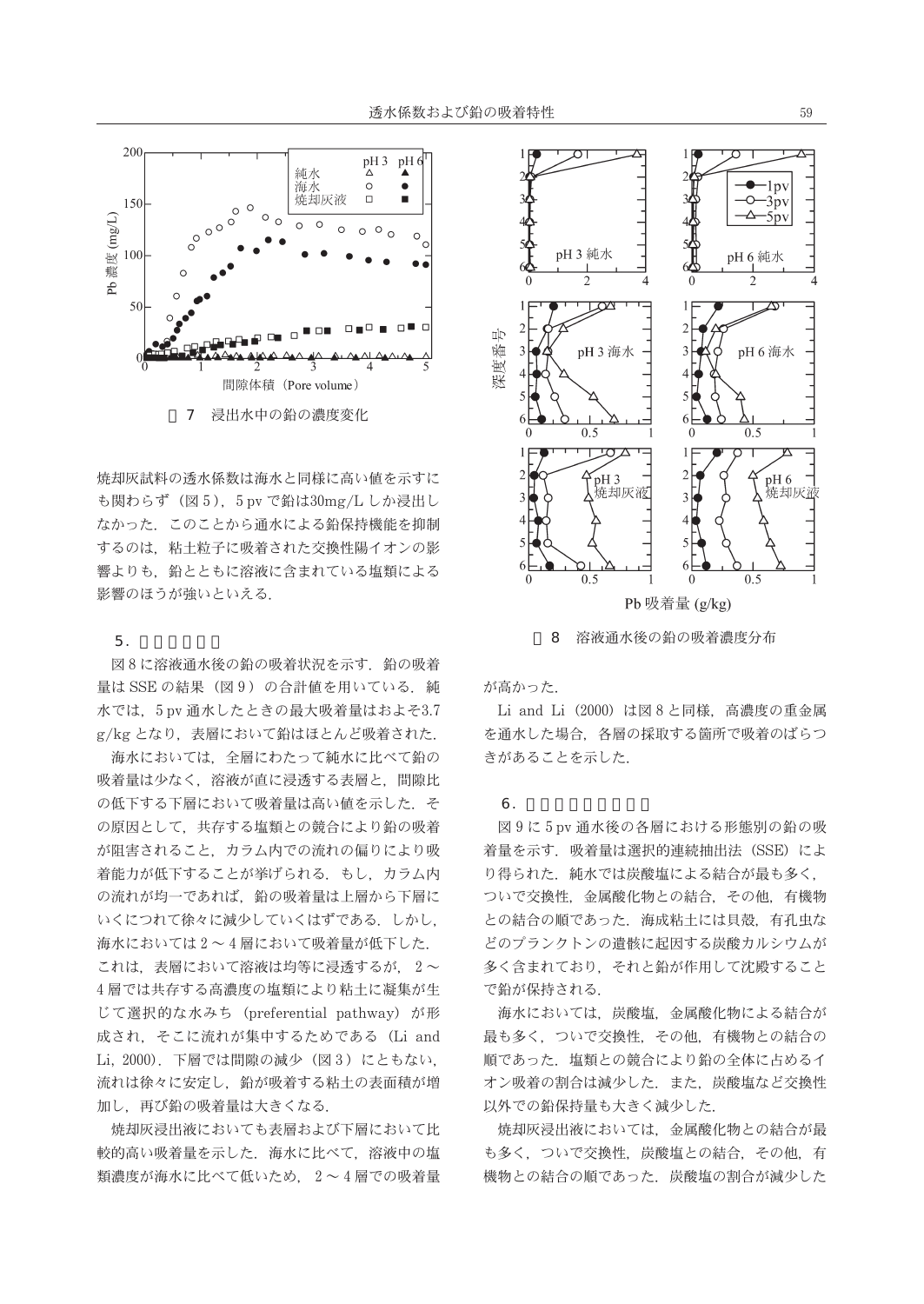

9 5 pv 通水後の鉛の形態別吸着量

のは、焼却灰浸出液に含まれる酢酸ナトリウムなどの 有機化学物質が炭酸塩自体を溶解したためである.

> と 主 め

純水の通水に伴う透水係数は、pH 6 ではわずかに 低下し、pH 3 ではある幅で不規則な変化を示し、明 らかな低下は見られなかった。一方、海水および焼却

灰溶液での透水係数は明らかに増加し、その程度は海 水の pH 3 で著しかった.

通水試験において、純水ではほとんど鉛の浸出はな かったが、海水ではおよそ1pvで初期濃度と同程度 の鉛が浸出した. 純水の通水では、鉛は表層でほとん ど吸着された. 一方海水, 焼却灰の通水では, 純水の 場合に比べ鉛の吸着量は全層で少なかった.